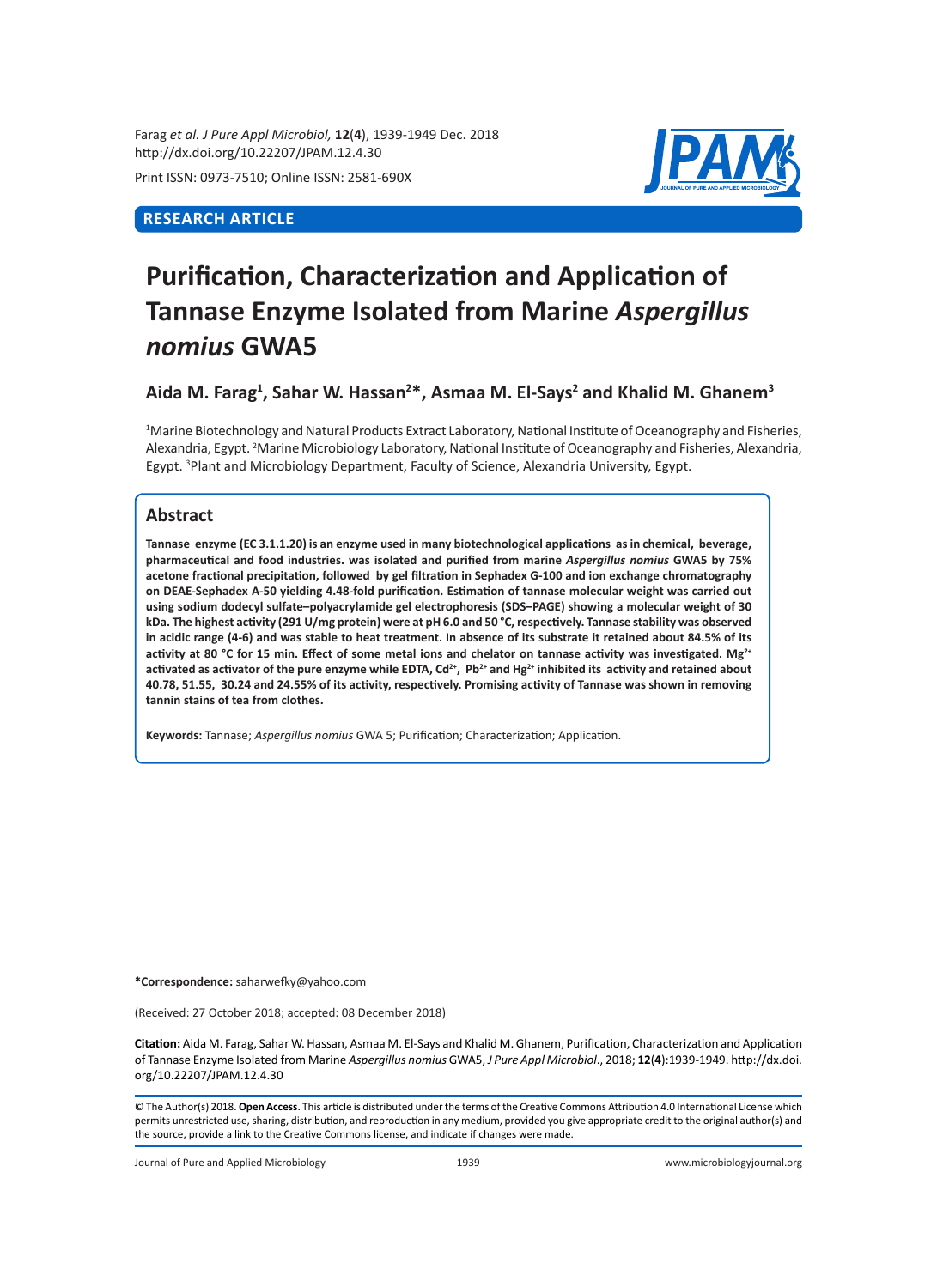#### **INTRODUCTION**

Tannin is water-soluble polyphenolic compound found in plants as secondary metabolites<sup>1</sup>. Many of phenolic hydroxyl groups present in tannins permit them to form complexes with proteins and to a lesser amount with other macromolecules like pectin and cellulose<sup>2</sup>. Tannins also have toxic effects on some organisms, but they can resist tannins by degrading them into useful derivatives and oligomeric tannins such as gallic acid or pyrogallol using tannase enzyme <sup>3</sup>.

Tannase enzyme is tannin acyl hydrolase (EC 3.1.1.20) which can only hydrolyze the galloyl residues of galloyl esters of tannins and can be used in different industrial applications<sup>4</sup>. It finds a wide range of applications such as in the production of gallic acid, an intermediate for trimethoprim, pharmaceutical industry, food industry through chemical synthesis of pyrogallol or ester galates which are used as food preservatives, clarification of beer and beverages, manufacture of instant tea, manufacture of coffee flavored drinks, reduction of anti-nutritional effects of tannins in animal feed and high grade leather tanning<sup>5</sup>. Also, antioxidant in fats, oils and beverages (6) and in decontamination of tannery effluents 7-10.

Tea preparation is one of the most promising application of this enzyme as it help in solubilization of polyphenolic complexes which are insoluble in cold water by hydrolyses the ester linkage between galloyl groups and various compounds present in unconverted tea leaves <sup>11</sup>.

The enzyme can be produced by many microorganisms such as fungi, bacteria and yeast. Fungi are predominant tannase producers and are extensively studied 12-16. *Aspergillus* sp. is the most abundant species of fungi which can grow in a wide types of environments with very little nutrients available and used for the tannase production $17$ . Tannase usage is severally restricted due to high production costs, despite of its several important applications. Therefore, there is a continuous search for new sources of tannase 18, 19 as well as improved methods for production, recovery, and application of the enzyme.

The present investigation was aimed to purification, characterization and investigation of valuable application of tannase produced by the locally isolated *Aspergillus nomius* GWA5 as a new source for tannase production.

# **MATERIALS AND METHODS Organism and growth condition**

*Aspergillus nomius* GWA 5 was isolated from marine sediment of Western Harbour, Alexandria, Egypt. The isolated fungus was identified as *Aspergillus* according to morphological and microscopically examination, Further identification to *A.nomius* GWA 5 was done using 18s rRNA sequence analysis (accession No. KU359224). The medium used for cultivation and production of enzyme was composed of (g/l) :(NH<sub>4</sub>)<sub>2</sub>SO<sub>4</sub>, 1; K<sub>2</sub>HPO<sub>4</sub>, 1; KH<sub>2</sub>PO<sub>4</sub>, 0.5; MgSO<sub>4</sub>.7H<sub>2</sub>O, 0.5; CaCl<sub>2</sub>.H<sub>2</sub>O, 0.02; FeSO4.<sub>7</sub>H<sub>2</sub>O, 0.001; NaCl, 20. The pH of the medium was adjusted to 6.0 using 0.1M HCl or 0.1 N NaOH before sterilizing in an autoclave at 121°C for 20 min. After sterilization, one ml of a spore suspension (2×10<sup>6</sup> spore/ml) prepared from 5-day old slants of the test organism was used to inoculate 50 ml of sterilized medium dispensed in 250 ml Erlenmeyer flasks. Thereafter, the flasks were incubated for 72 hr at 30 °C under static condition<sup>20.</sup>

# **Protein estimation**

The protein content preparation was measured according to the method of Lowry *et al*. 21 using bovine serum albumin as the standard. **Enzyme assay**

Tannase activity was determined using the method of rhodanine <sup>22</sup>. The reaction mixture containing 0.25 ml enzyme preparation and 0.25 ml methyl gallate as a substrate (0.01M methyl gallate prepared in 0.05 M citrate buffer, pH 5.0). The mixture was incubated for 5 min at 30°C. Add 0.3 ml of methanolicrhodanine solution (0.667% w/v) for stopping the reaction and for formation of complex between gallate and rhodanine. The tubes were kept at 30°C for 5 min, followed by addition of 0.2 ml KOH solution (0.5M) and the tubes were again kept at 30°C for 5 min. All the tubes were diluted and kept again at  $30^{\circ}$ C for 10 min. The pink color developed was read at 520 nm using a spectrophotometer. One unit of enzyme activity (U) was defined as the amount of enzyme required to produce 1 µmol of gallic acid per minute under assay conditions.

## **Spectrophotometric estimation of gallic acid**

Estimation of gallic acid was carried out by the method described by Sharma *et al*. 22.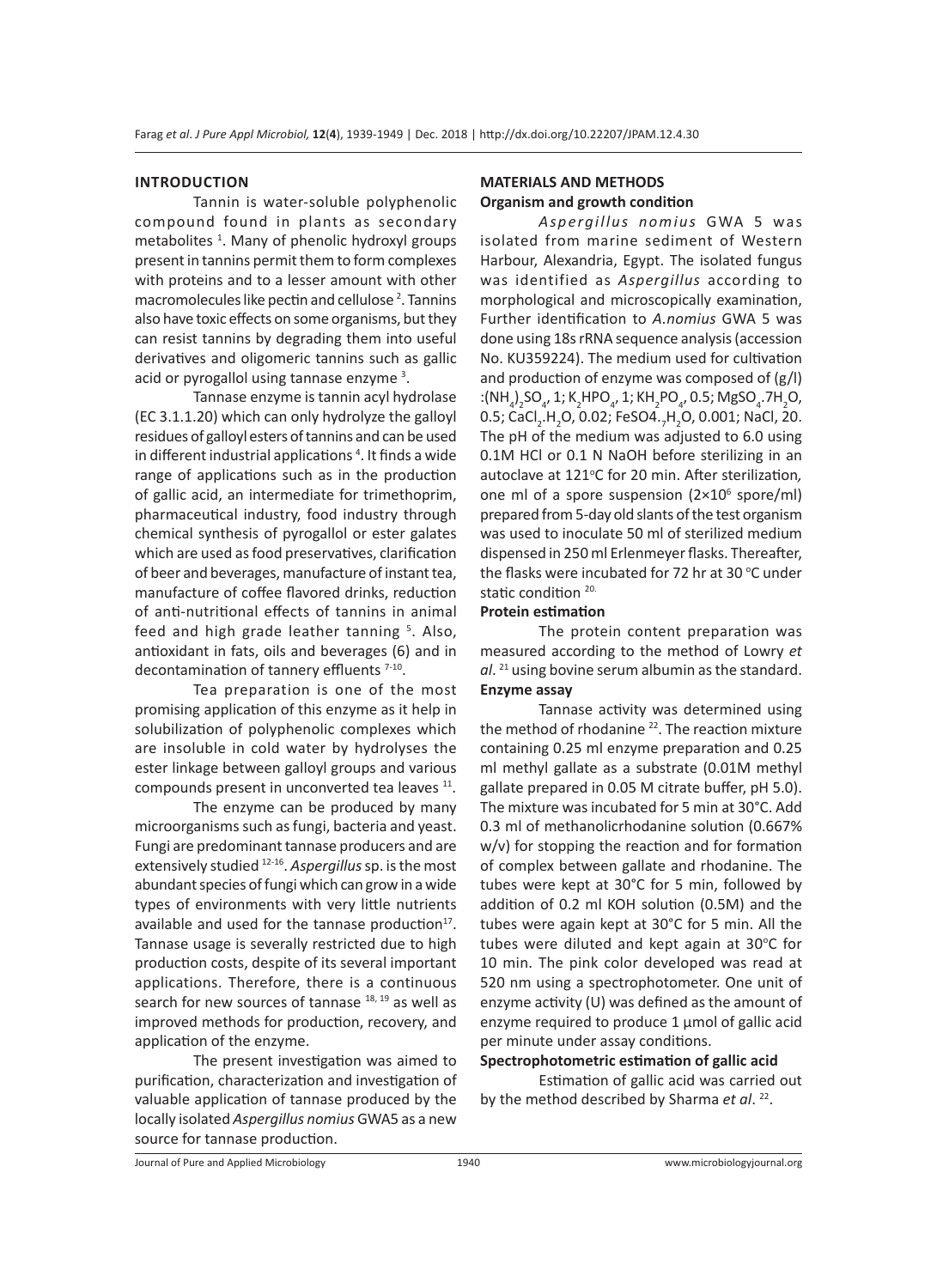#### **Partial purification**

Tannase enzyme produced from *A.nomius* GWA5 cultures was purified by three steps purification involving precipitation (either by ammonium sulphate, ethanol or acetone), gel filtration and ion exchange.

#### **Acetone or ethanol**

Both acetone and ethanol were cooled at 4°C one day before the precipitation. A certain volume of acetone or ethanol was added slowly to a definite volume of crude enzyme with continuous stirring until the required concentration of acetone was reached. The obtained fractions at 25, 35, 50, 65, 75, 85 and 95% were dried over anhydrous calcium chloride under reduced pressure at room temperature, followed by precipitation and dialysis against distilled water in a refrigerator for 24h. The enzyme activity and protein content of each fraction were estimated <sup>23</sup>.

# **Ammonium sulphate fractionation**

Ammonium sulfate was added to definite volume of the culture filtrate at different concentrations to obtain various fractions at 25, 35, 50, 65, 75, 85 and 95% saturation. Each precipitate was dissolved in a certain amount of distilled water and dialyzed against distilled water in a refrigerator overnight after dialysis 16.

#### **Purification of tannase**

# **Gel-filtration chromatography on Sephadex G-100**

Sephadex G-100 (Sigma) was packed in a glass column (2.5 cm × 45.0 cm) and equilibrated with 400 ml of 0.02 M phosphate buffer at pH 8.0. 30 ml of 0.02 M phosphate buffer was used to dissolve the precipitate resulting from acetone fractionation 75% saturation and dialyzed for 24 h at 4 °C in 0.02 M phosphate buffer after dialysis. Elution of the enzyme protein was performed at a flow rate of about 30ml/h by using a peristaltic pump. The eluent was collected in 3ml fractions. The protein content and tannase activity of each fraction were estimated.

# **Ion-exchange chromatography DEAE Sephadex A-50**

A slurry of diethylaminoethyl (DEAE) Sephadex A-50 was packed in a column (2.5 cm×45.0 cm). The sephadex bed (30 cm long) was equilibrated with 0.05M acetate buffer (pH 5.2)**.** The fractions of highest specific activity obtained from gel filtration on Sephadex G-100 column pooled and applied to DEAE- Sephadex A-50 column. Elution was performed with 0.05M acetate buffer, followed by 0.05M NaCl in 0.05M acetate buffer at pH 5.2, at a flow rate of 60 ml  $h^{-1}$ . Fractions (about five ml) were collected, tannase activity and protein content for each fraction were estimated. The fractions had higher specific activity were pooled.

# **Characterization of purified tannase enzyme**

The effect of different temperatures, pH, pH and thermal stability of the enzyme fractions obtained after column chromatography was studied 24. Also, effect of some metal ions and chelators on the activity of purified tannase was studied.

# **Determination of molecular weight of pure tannase**

Sodium dodecyl sulfate polyacrylamide gel electrophoresis (SDS- PAGE) was performed to determine the molecular weight of pure tannase according to the method decribed by Laemmli<sup>25</sup>. **Effect of pH and temperature on the tannase activity**

The effect of pH and temperature on the purified *A.nomius* GWA5 tannase enzyme was determined. Tannase activity was studied in the pH range of 3.0 to 9.0 using the following buffers: (0.05 M citrate buffer for pH 3-6, 0.05 M phosphate buffer for pH 7–8 and 0.05 M Tris-HCl for pH 9). The optimum temperature for tannase activity was determined by incubating enzyme and substrate at various reaction temperatures ranging from 20 to 70 °C. Tannase activity was performed as described before under the optimal conditions.

#### **pH stability and thermal stability of tannase**

The purified *A.nomius* GWA5 tannase was incubated at various pH values at 50°C for 30 min in absence of its substrate and then the residual activity was determined at the optimum pH (6). The thermal stability of the purified enzyme preparation was studied at the optimum pH. Identical enzyme solutions in acetate buffer were preheated separately (in absence of its substrate) at different temperatures (40-80 °C) for (15, 30, 60 min). Tannase residual activity was assayed each time under the optimum conditions.

## **Effect of some metal ions and chelator on tannase activity**

The purified enzyme solution was preincubated for 2 h at room temperature with the tested substance, MgSO<sub>4</sub>.7H<sub>2</sub>O, ZnSO<sub>4</sub>, NaCl,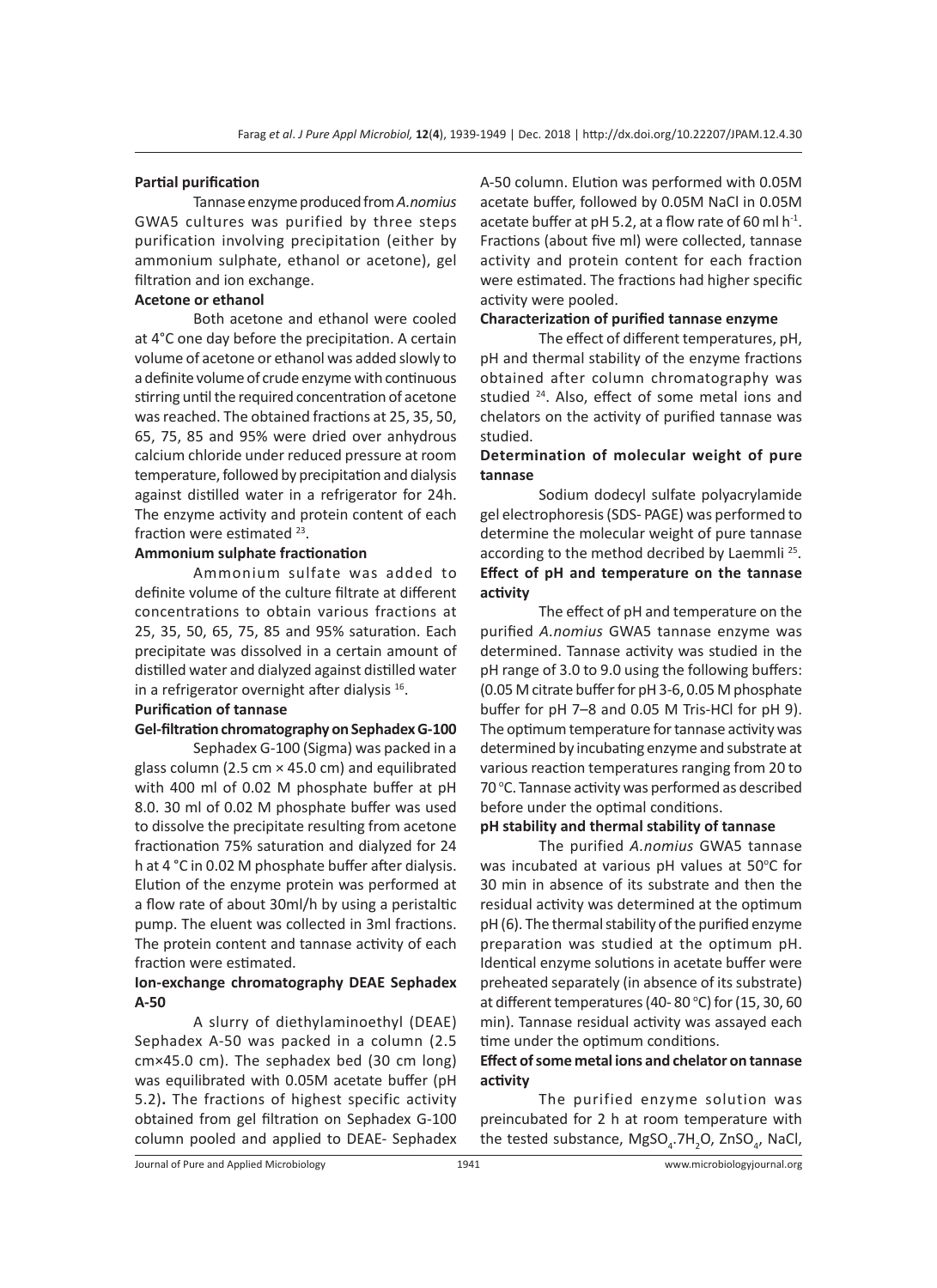PbCl<sub>2</sub>, HgCl<sub>2</sub>, CdCl<sub>2</sub>, BaCl<sub>2</sub>, and EDTA (10 mM). The residual enzyme activity was measured by adding the substrate and carrying out the enzyme assay under the optimum conditions.

# **Application of tannase in removing tannin stains of tea**

Two small square pieces (5×5 cm) of clean cotton cloth were treated with tea extract. The stained pieces were then subjected to the following treatment: First piece was washed with tap water while the second piece was immersed in 5ml of 0.05M citrate buffer pH 5.0 and treated with crude tannase and left under the observation $26$ .

# **RESULTS AND DISCUSSION Partial purification of tannase**

Tannases are enzymes used in different industrial applications as in food and pharmaceutical. In the last decade, there have been efforts looking for new sources for tannase enzyme production <sup>27</sup>. Many researches on tannase synthesis showed clearly that almost all species of *Aspergillus* are the predominant source of tannase for industrial production and application<sup>28</sup>. Most of the tannase producing fungi are of terrestrial origin and till date no reports are available on utilization of marine fungi for tannase production except the work done by Beena *et al*. 29 who isolated *Aspergillus awamori*, from marine environment as potential source for tannase. The present investigation aimed to purified and characterized the tannase produced from locally isolated marine *A. nomius* GWA5 20 for used in many biotechnological applications.

Purification of *A. nomius* GWA5 tannase was efficient and effective. The partially purification was carried out by fractional precipitation with  $(\text{NH}_4)_2\text{SO}_4$ , acetone and ethanol, each used separately (Table 1). A total of 18 fractions were obtained and the highest recovered protein (13.82 %) was present in the fractions precipitated with acetone followed by (NH $_{\rm 4})_{\rm 2}$ SO $_{\rm 4}$  sulphate (11.972 %) and ethanol (11.517 %). Using of acetone (17.09 %) followed by  $(NH_4)_2$ SO<sub>4</sub> (12.331 %) and ethanol (11.611 %) recorded the highest tannase activity. Some of the obtained fractions showed a specific activity higher than that of the crude enzyme, indicating the presence of purification. Among all the obtained fractions, the 75% acetone fraction showed the highest recovered protein (3.175%). Also, 75% acetone fraction showed the highest tannase activity as it gave about 1.59-fold specific activity higher than that obtained from culture filtrate. Therefore, the fraction 75% acetone was selected for further purification and was considered as the partially purified enzyme. Many investigators have used acetone for precipitation of tannase $^{12,30}$ . On the other hand, (NH<sub>4</sub>)<sub>2</sub>SO<sub>4</sub> with different concentrations was used by several researchers for precipitating tannase from the fermentation broth 30-33, 16.

The concentrated partially purified tannase was exposed to dialysis and gel filtration on a SephadexG-100 column. The protein and

| Agent                                                                                                               | AcetoneEthanolAmmonium sulphate |           |                   |       |      |                                                       |      |      |      |                                   |       |             |
|---------------------------------------------------------------------------------------------------------------------|---------------------------------|-----------|-------------------|-------|------|-------------------------------------------------------|------|------|------|-----------------------------------|-------|-------------|
| concentration<br>(%)                                                                                                | PC                              | <b>RP</b> | TA                | RA    | PC   | <b>RP</b>                                             | TA   | RA   | PC   | <b>RP</b>                         | TA    | <b>RA</b>   |
| Culture filtrate                                                                                                    | 844                             | 100       | 41.8              | 100   | 844  | 100                                                   | 41.8 | 100  | 844  | 100                               | 41.8  | 100         |
| 25                                                                                                                  | 9.22                            | 1.092     | 22.94             | 0.599 | 8.11 | 0.961 12.62                                           |      | 0.29 | 8.98 | 1.064                             | 20.09 | 0.511       |
| 35                                                                                                                  | 11.65                           | 1.38      |                   |       |      | 40.86 1.347 10.23 1.212 42.91 1.243 12.55 1.487       |      |      |      |                                   |       | 43.77 1.555 |
| 50                                                                                                                  | 18.88                           | 2.237     |                   |       |      | 44.65 2.386 15.65 1.854 49.85 2.208 18.34 2.173       |      |      |      |                                   | 45.28 | 2.35        |
| 65                                                                                                                  | 23.76                           | 2.815     | 52.23             |       |      | 3.512 23.99 2.842 51.73 3.512 22.11                   |      |      |      | 2.62                              | 52.15 | 3.264       |
| 75                                                                                                                  | 26.8                            |           |                   |       |      | 3.175 66.49 5.043 22.78 2.699 42.85 2.763 20.11 2.383 |      |      |      |                                   |       | 48.54 2.763 |
| 85                                                                                                                  | 14.9                            |           | 1.765 62.89       |       |      | 2.652 16.44 1.948 34.3 1.596 18.95 2.245 35.22 1.889  |      |      |      |                                   |       |             |
| 95                                                                                                                  | 11.45                           |           | 1.357 47.86 1.551 |       |      |                                                       |      |      |      |                                   |       |             |
| Total                                                                                                               | 116.66                          | 13.822    |                   | 17.09 |      | 97.2 11.517                                           |      |      |      | 11.611 101.04 11.972 20.09 12.331 |       |             |
| PC: protein content (mg), RP: relative protein (%), TA: tannase activity (U/mg protein), RA: relative activity (%). |                                 |           |                   |       |      |                                                       |      |      |      |                                   |       |             |

**Table 1.** Fractional precipitation of tannase from *A. nomius* GWA5 cultures using different agents

Journal of Pure and Applied Microbiology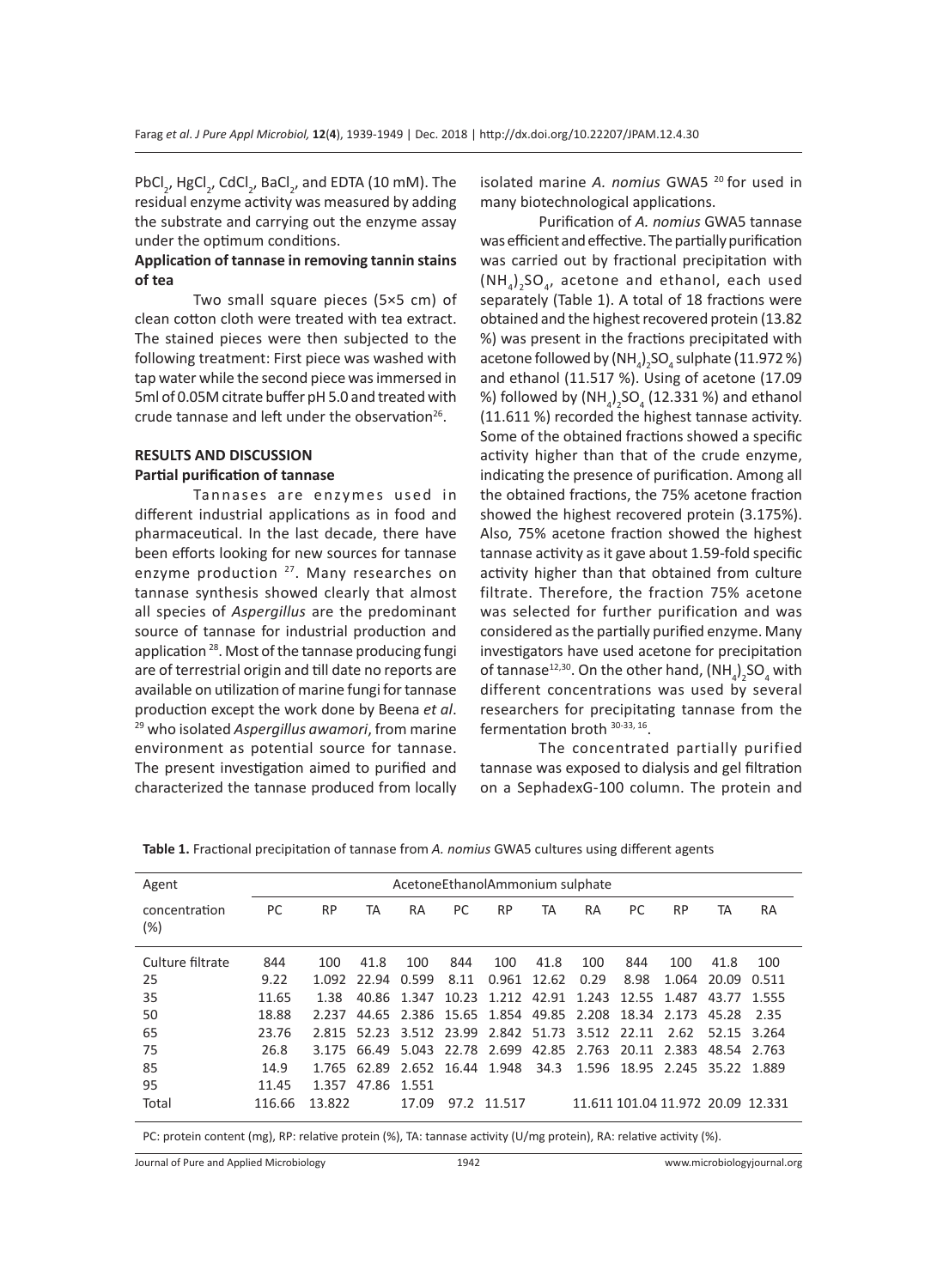elution profiles for tannase from the Sephadex G-100 column are shown in Figure 1, which indicated that there are three peaks of protein. The first peak contains the highest protein content (16.65 mg) which represented about 82.2% of the total recovered protein from the column, and the highest specific activity (154.9 U/mg protein) showing about 2.3-fold purification. The most active fractions (6 to 20) obtained from the Sephadex G-75 column were collected and then purified by using DEAE-Sephadex A-50 column chromatography (Figure 2). The specific activity of the pooled fractions reached (187.315 U/mg protein), showing about 4.48-fold purification of the crude enzyme produced by *A. nomius* GWA5, 2.8-fold purification of the 75% acetone fraction (semi-purified) and 1.39-fold purification of gel filtration fractions.

Roushdy *et al*. 34 purified tannase from *Aspergillus flavus var. columnaris* using Sephadex G-200 column chromatography technique and achieved a purification with 5.8-fold. Beena *et al.* 28 observed that, purification of tannase from *A. awamori* when applied on Sephadex G-200



**Fig. 1.** Gel filtration in Sephadex-G100 of the semi purified tannase obtained from *A.nomius* GWA5 culture column chromatography raised the purification folds to 6.73 times, while Mahendran *et al.* 35 noted that, purification of tannase from *Paecilomyces variotii* by Sephadex G- 200 column was 30.5- fold purification. Also, Paranthaman *et al*. 36 purified tannase from *A. niger* by using DEAE-Sephadex A-50. On the line with our results, Bagga *et al*. 37 used two chromatographic techniques DEAE-Cellulose column followed by Sephadex G-100 column for purification of tannase from *A. aculaetus* and a specific activity of purified enzyme was about 79.7 U/mg protein.

A summary of the purification of tannase from the culture medium of *A*. *nomius* GWA5 is presented in Table 2.

#### **Characterization of purified tannase**

# **Determination of molecular weight of pure tannase**

The purity of the enzyme was analyzed by SDS-PAGE electrophoresis. SDS-PAGE revealed a single homogenous band with an approximate molecular mass of 30 kDa as illustrated in Figure 3. Many investigators have used SDS-PAGE for detection of tannase enzyme molecular mass 28, 38, 39.



**Fig. 2.** Ion-exchange chromatography on DEAE-Sephadex A-50 of the major active tannase component obtained from gel filtration

| Table 2. A summary of tannase from A. nomius GWA5 cultures |  |
|------------------------------------------------------------|--|
|                                                            |  |

| Purification step      | Total<br>protein<br>(mg) | Total<br>activity<br>(U) | Specific tannase<br>activity<br>(U/mg protein) | Purification<br>(Fold) | Yield<br>(%) |
|------------------------|--------------------------|--------------------------|------------------------------------------------|------------------------|--------------|
| Culture filtrate       | 844                      | 35333                    | 41.8                                           | 1                      | 100          |
| Acetone fraction (75%) | 268                      | 17820                    | 66.49                                          | 1.59                   | 50.04        |
| Sephadex G-100         | 66.45                    | 8933.37                  | 134.44                                         | 3.21                   | 25.28        |
| DEAE-Sephadex A-50     | 20.82                    | 3899.9                   | 187.315                                        | 4.48                   | 11.04        |

Journal of Pure and Applied Microbiology 1943 www.microbiologyjournal.org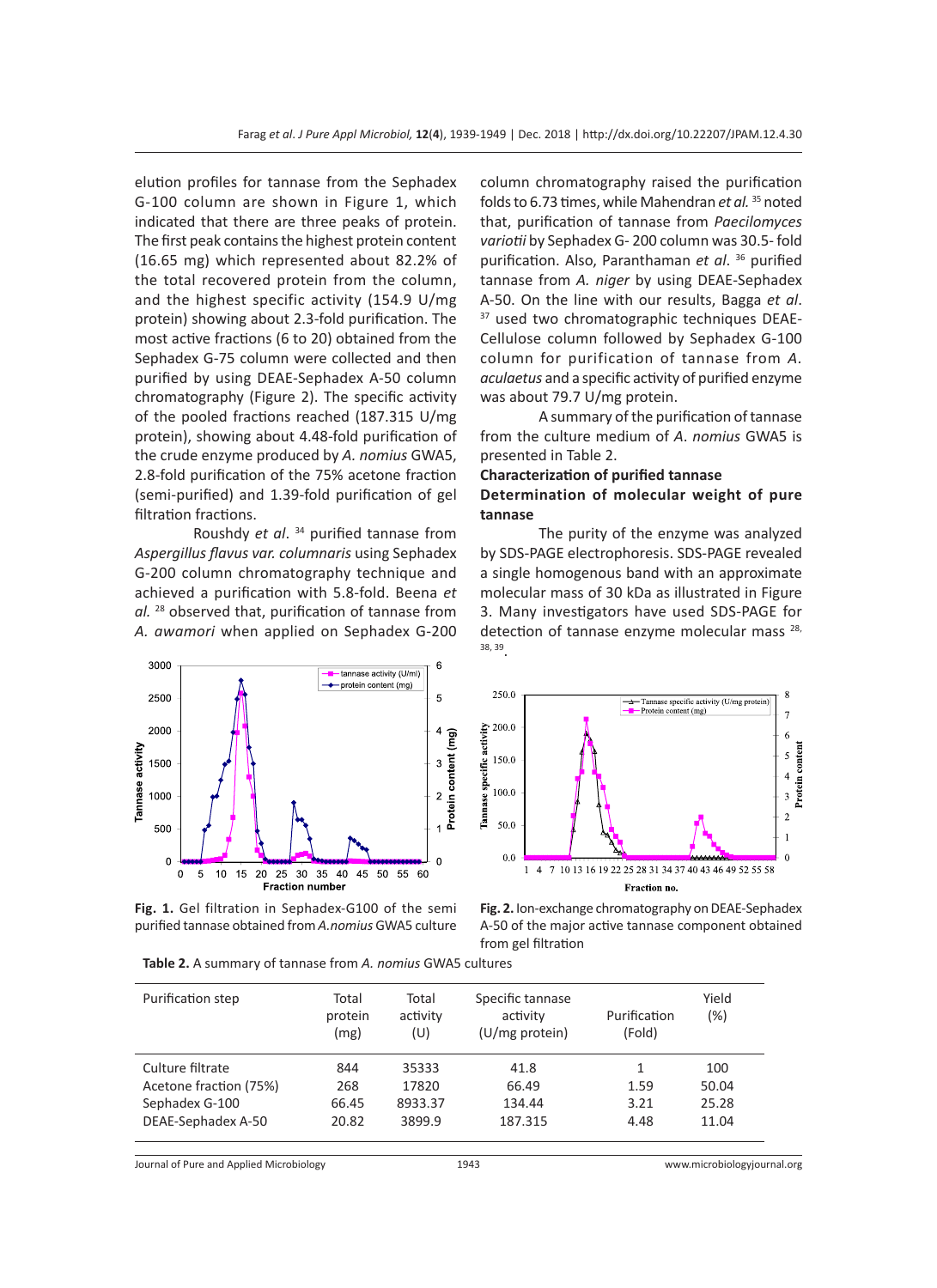

**Fig. 3.** SDS-PAGE of purified tannase from *A. nomius* GWA5. Lane A: molecular weight markers; Lane B: purified tannase

## **Effect of pH and temperature of the reaction mixture**

The influence of pH value (ranged from 3 to 9) of the reaction on the purified enzyme activity (Figure 4) indicated that the optimum pH value for highest activity was 6.0 at which tannase activity reached its maximal value (242.5 U/mg protein). The lowest activity (107 U/mg) was obtained at the alkaline range and the enzyme lost about 49.7% of its activity at pH 9. The obtained results were in good agreement with those reported by Sabu *et al*. 24 and Renovato *et al*. 40. Many authors reported that the optimal pH values of tannase were ranged from 5.0 to 6.0 41, 42, 33, 37.

Enzyme showed an increase in its activity parallel to the increase in reaction temperature reaching a maximum value at 50°C (Figure 5).



**Fig. 4.** Effect of pH of the reaction on the activity of the pure tannase produced by *A. nomius* GWA5

Further rise of temperature resulted in gradual loss in the activity. At high temperatures (60 and 70°C), the enzyme activity was decreased by about 72.3% and 51.4%, respectively, of that at  $50^{\circ}$ C. Also, the enzyme showed a stability in a broad temperature range of 40-70°C. These results are in comparable to the purified tannase preparation from *Paecilomyces variotii* 31. However, this optimum temperature is much higher than that reported for purified tannase enzymes produced by *A. tamari* 43, *Penicillium* sp. EZ-ZH190 30, *A. flavus*  var. *columnaris* 34 and *Kluyveromyces marxianus* 16.

## **pH stability and thermal stability**

pH stability of purified *A. nomius* GWA 5 tannase was studied using pH range of  $3 - 9$ (Figure 6). Also, the enzyme activity decrease with increasing in pH. However enzyme activity exhibited about 42% and 68.4% at pH 3 and 9, respectively of activity with respect to the activity of optimal pH. Our results are in agreement with



**Fig. 5.** Effect of the reaction temperature on the activity of pure tannase produced by *A. nomius* GWA5



**Fig. 6.** pH stability of pure tannase produced by *A. nomius* GWA5

Journal of Pure and Applied Microbiology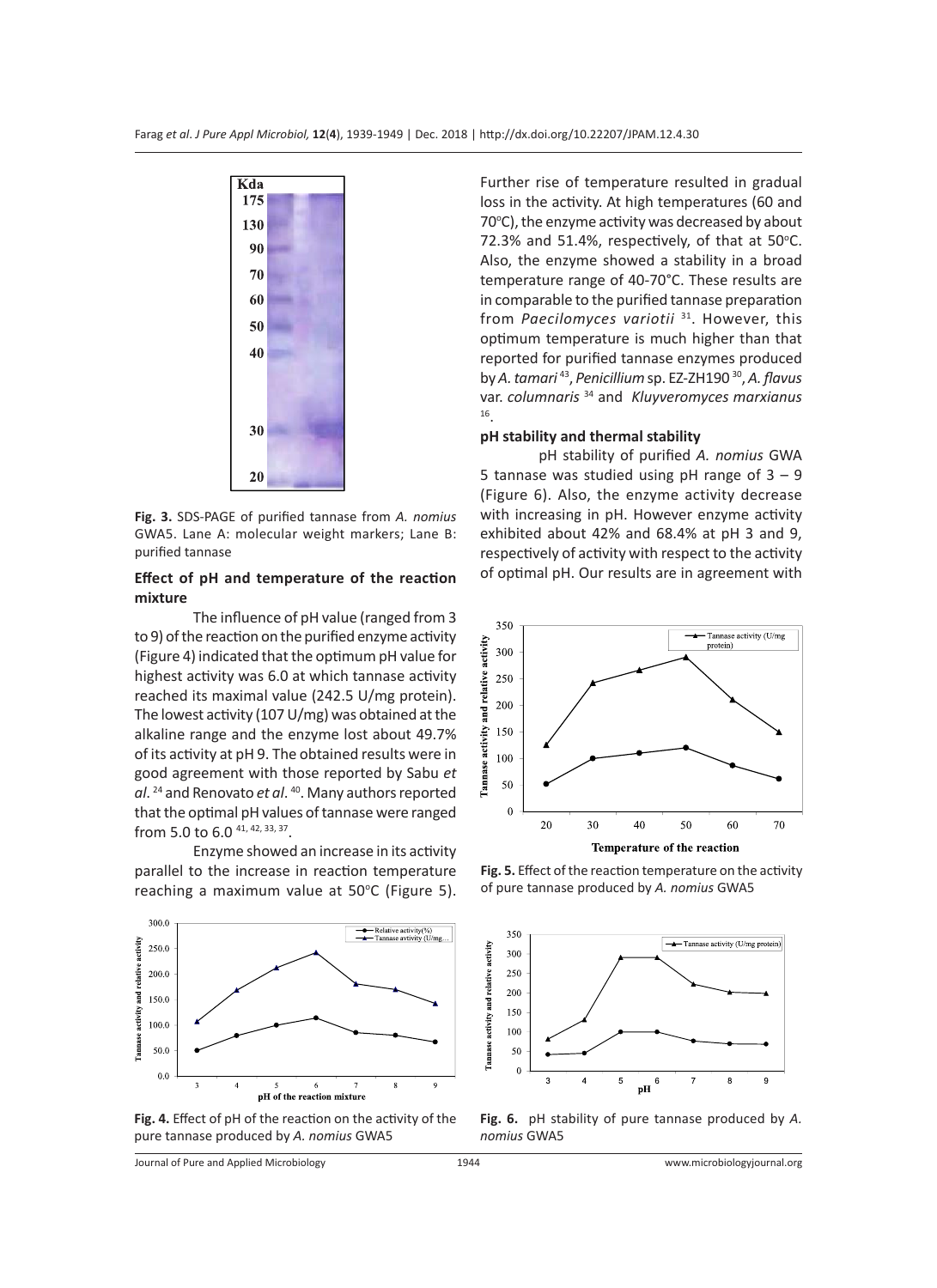Andrea *et al*. 44 and Costa *et al*. 43. Also, Batra and Saxena 41 reported that tannase from *A. fumigatus* and *A. flavus* was stable at pH 4.0 and doesn't show tannase activity at alkaline pH of 8.0. In contrast, *A. versicolor* tannase showed less stability at pH 3.0 with a maximum (100%) activity at pH 6.0.

Thermal stability of the pure enzyme in absence of its substrate depended upon temperature of heating and time of exposure (Figure 7). The enzyme retained about 96.2% and 66.2% of its activity when treated at 60 °C for 15 and 60 min, respectively. At higher temperature, the enzyme lost about 15.5% of its activity by heating at 80 °C for 15 min and about 54.8 % of its original activity by treatment for 60 min at the same temperature. The results of the present investigation showed also that the purified enzyme was fairly stable. The obtained results are in good with Bagga *et al*. 37 who reported that *Aspergillus aculaetus* tannase was stable up to 50 °C and lost only 5% activity at 60°C which was the optimum temperature of the enzyme. The thermal stability of *A. nomius* GWA5 tannase is comparable to the tannase isolated from *Aspergillus ochraceus* <sup>45</sup> which was stable in a wide range of temperatures from 40°C to 70°C.

# **Effect of some metal ions and chelator on tannase activity**

The purified *A. nomius* GWA5 tannase was subjected to different metal ions to study their activation and inhibition effects on its activity. The results illustrated in Figure 8 indicated that only Mg<sup>2+</sup> increased activity of tannase enzyme. Also, the results showed that  $Zn^{2+}$  and Ba<sup>2+</sup> partially inhibited tannase activity. On the other hand, the enzyme was strongly inhibited by  $Cd^{2+}$ , EDTA,  $Pb^{2+}$ and Hg<sup>2+</sup> retained about 51.55%, 40.78%, 30.24% and 24.55% of its activity, respectively. The effect of some ions on the activity of the purified tannase preparation was studied. The results reveled that only Mg+2 activated the activity which in good agreement with many authors <sup>46-48, 4</sup>. Also, metal ions  $\text{Zn}^{2+}$ ,  $\text{Cd}^{2+}$ , Hg<sup>2+</sup>, Pb<sup>2+</sup>, Ba<sup>2+</sup> and chelator EDTA were partially inhibited tannase activity. Many investigators reported that chelator EDTA disodium salt at a concentration 1 mM decreased tannase activity 45, 48, 50, 51. On the constract, Beniwal *et al*. 47 found that EDTA at a concentration of 1 mM did not affect tannase activity after 5 min of incubation period; however a slight loss was observed when the incubation period was extended to 30 min for thermophilic tannase from *Enterobacter cloacae*. The decrease detected in the presence of EDTA could be due to its influence on the interfacial area between the substrate and enzyme <sup>52</sup>.

Maximum inhibition of the tannase enzyme occurred in the presence of  $Hg^{2+45,47}$ because Hg<sup>2+</sup> may interact with SH and S-S groups of proteins causing conformational changes in proteins. Also ions of mercury react with protein thiol groups as well as histidine and tryptophan residues. Moreover, the disulfide bond could also be hydrolytically degraded by the action of mercury. Also the decreased activity in the presence of divalent cations could be due to the non-specific binding or aggregation of the enzyme 45,50.



**Fig. 7.** Thermal stability of the pure tannase produced by *A. nomius* GWA5



**Fig. 8.** Effect of some metal ions and EDTA on the activity of tannase obtained from *A. nomius* GWA5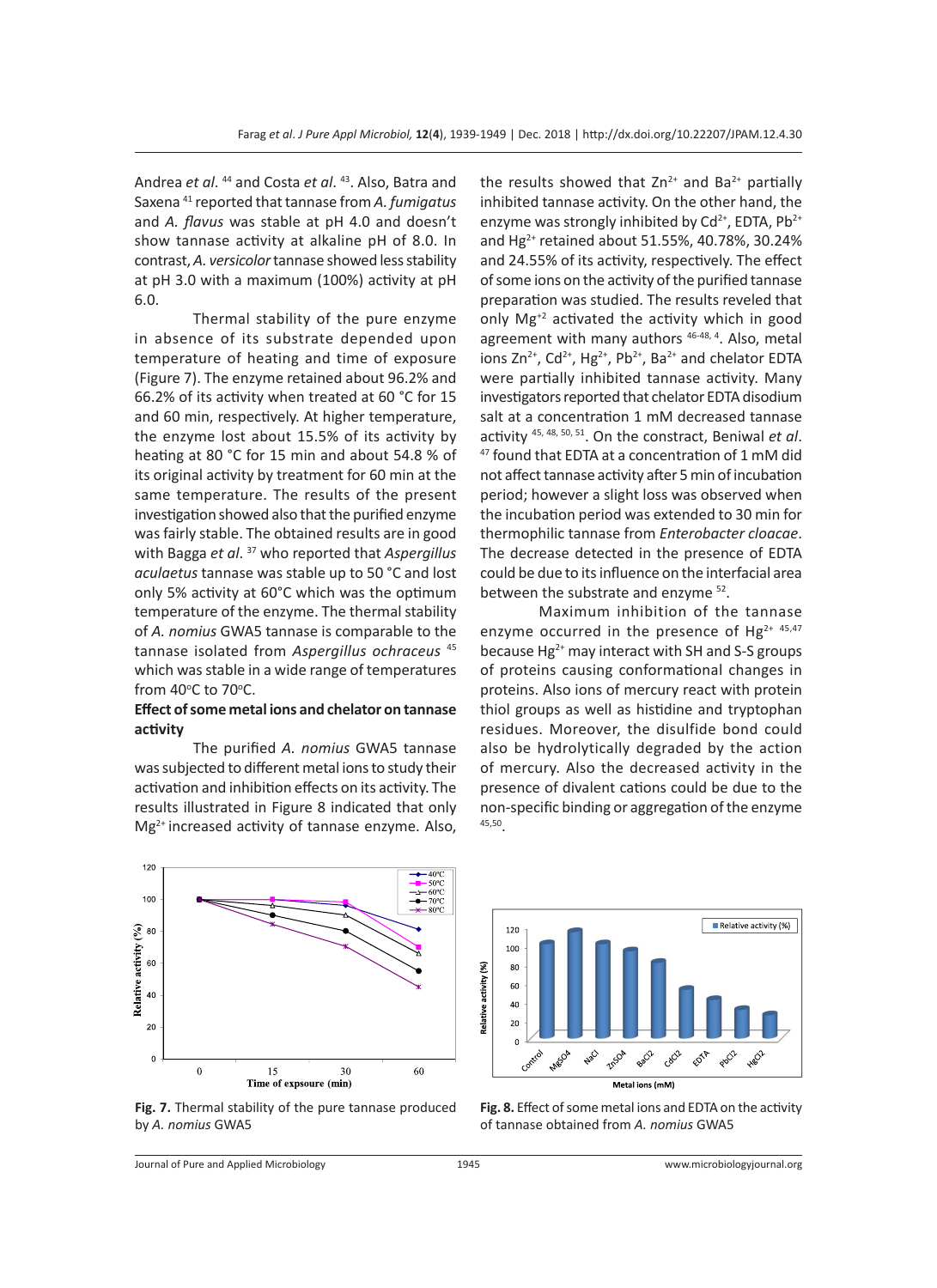## **Application of tannase in removing tannin stains of tea**

Application of *A.nomius* GWA5 tannase in removing tannin stains of tea was investigated. It is obvious from Figure 9 that tea stains removal was better in cloth piece soaked in solution containing purified tannase when compared with control which was washed with tap water only .This is due to the activity tannase on tannins. The results were also indicated that the purified *A. nomius* GWA5 tannase can remove the tea stain and indicates that, tannase from *A. nomius* GWA5 can be used in formulation of tannin stain remover or detergents. These results in line with Sharma and Saxena 26 who worked on tannases from *A. niger*  and *P. variable*.



**Fig. 9.** Removal of tea stains by crude tannase from *A. nomius* GWA5. (A) control; (B) Piece of cotton cloth treated with tap water; (C) Piece of cotton cloth treated with crude tannase.

#### **CONCLUSION**

The present study may append some new data on the production of tannase from Aspergilli and confirmed the capability of the marine *A. nomius* GWA5 to produce an active tannase for degradation of tannin. Moreover this enzyme can be used in different industrial and pharmaceutical uses. Good stability of pure tannase in wide range of pH and temperature was obtained. These properties collectively point that the tannase enzyme obtained from *A.nomius*  GWA5 is a good candidate for removal of tannin stain of tea. Large scale production of tannase by using various recombinant engineering techniques will be tracked in the future study.

## **REFERENCES**

- 1. Girdhari SN, Peshwe SA. Isolation and screening of tannase producing fungi. Int J *Curr. Microbiol. Appl. Sci*, 2015; **4**(7): 765-774.
- 2. Bele AA, Jadhav VM, Kadam V. Potential of tannins: A Review. *Asian. J. Plant. Sci*, 2010; **9**(4):

209-214.

- 3. Chávez-González M, Rodríguez-Durán LV, Balagurusamy N, PardoBarragán A, Rodríguez R, Contreras JC, Aguilar CN. Biotechnological advances and challenges of tannase: an overview. *Food. Bioprocess Technol*, 2012; 5: 445–459.
- 4. Lata S, Rani KP. Production of tannase enzyme by *Penicillium duclauxii,* screened and isolated from soil. *Res. J. Pharm. Biol. Chem. Sci*, 2016; **7**(1): 1471-1485.
- 5. Lal D, Gardner J J. Production, characterization and purification of tannase from *Aspergillus niger. European. J. Exp. Biol*, 2012; **2** (5): 1430- 143.
- 6. Rodríguez H, de las Rivas B, Gómez-Cordovés C, Muñoz R. Characterization of tannase activity in cell-free extracts of *Lactobacillus plantarum* CECT 748T. *Int. J. Food. Microbiol*, 2008; 121: 92-98.
- 7. Belmares R, Contreras-Esquivel JC, RodriguezHerrera R, Coronel AR, Aguilar CN .Microbial production of tannase: an enzyme with potential use in food industry. Lebensm-Wiss U-Techno, 2004; 37: 857-864.
- 8. BAuthor%D&cauthor=true&cauthor uid=17530245"AguilarHYPERLINK "https://www. ncbi.nlm.nih.gov/pubmed/?term=Aguilar%20 CN%5 BAuthor%5D&cauthor= true&cauthor\_ uid=17530245" HYPERLINK "https://www. ncbi.nlm.nih.gov/pubmed/?term=Aguilar%20 CN%5BAuthor %5D&cauthor=true&cauthor\_ uid=17 530245"CN, 3%ADguez%20 R%5BAutho r%5D&cauthor=true& cauthor\_ uid=17530245"Rodríguez R, 3%A9rrez-S%C3%A1nchez%20G%5B Author%5D&cauthor =true&cauthor\_uid =17530245"Gutiérrez-Sánchez G, 5 B Author % 5 D & cauthor = true&cauthor\_uid=17530245"Augur C, 5BAuthor%5D&cauthor= true&cauthor\_ uid=17530245"Favela-TorresHYPERLINK "https://www.ncbi.nlm.nih. gov/ pubmed/?term= Favela-Torres %20E%5 BAuthor%5D &cauthor= true&cauthor\_uid =17530245" HYPERLINK "https://www.ncbi. nlm.nih.gov/pubmed/?term=Favela-Torres%20 E%5BAuthor%5D&c author=true&cauthor\_ uid=17530245" E, 5BAuthor%5D&cauthor=true &cauthor\_uid=17530245"Prado-BarraganHYPERLINK "https://www.ncbi.nlm. nih.gov/pubmed/?term=Prado-Barragan%20 LA%5 BAuthor%5D& cauthor=true& cauthor\_ uid=17530245" HYPERLINK "https:// www.ncbi. nlm.nih.gov/pubmed/?term= Prado- Barragan%20LA%5B Author%5D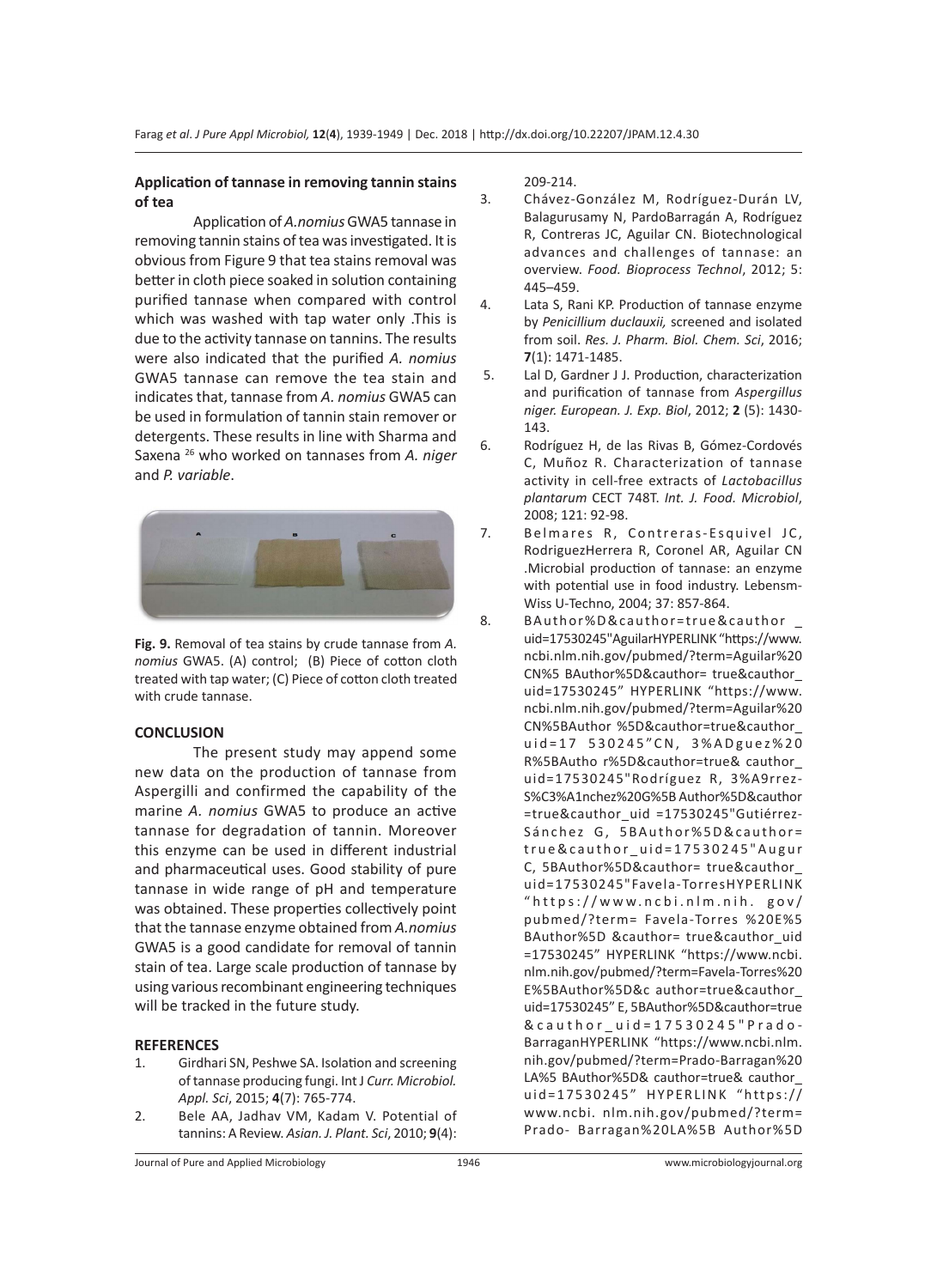&cauthor=true&cauthor\_uid=17530245" LA, Ramírez-Coronel A, 5BAuthor%5D& cauthor=true &cauthor\_ uid=17530245 "Contreras-Esquivel HYPERLINK "https://www. ncbi. nlm.nih.gov/pubmed/?term=Contreras-Esquivel%20JC%5B Author%5D& cauthor=true &cauthor\_ uid=17530245" HYPERLINK "https:// www. ncbi.nlm. nih.gov/pubmed/?term =Contreras-Esquivel%20JC%5B Author% 5D&cauthor =true&cauthor \_uid= 17530245"JC (2007) Microbial tannases: Advances and perspectives. *Appl. Microbiol. Biotechnol* , 2007; 76*:* 47–59.

- 9. Srivastava A, Kar R. Characterization and application of tannase produced by *Aspergillus niger* ITCC 6514.07 on Pomegranate rind. *Braz. J. Microbiol*, 2009; **40**(4):782-9.
- 10. Malgireddy, N.R., Nimma, L.N.R. Optimal conditions for production of Tannase from newly isolated *Aspergillus terrus* under solidstate fermentation. *European. J. Biotechnol. Biosci*, 2015; **3** (2): 56-64.
- 11. Mehta, M., Muddapur, U.M., ShanmugaPriya, V.G. Fungal production of tannase : a review. *Int. J. Sci. Eng. Technol*, 2013; 2: 752-755.
- 12. Costa A M, Ribeiro WX, Kato A, Monteiro A R G, Peralta RM. Production of tannase by *Aspergillus tamarii* in submerged cultures. *Braz. Arch. Biol. Technol*, 2008; **51**(2):399-404.
- 13. Manjit, A., Yadav, N.K., Aggarwal, K., Kumar, K., Kumar, A. Tannase production by *Aspergillus fumigatus* MA under solid-state fermentation. *World J. Microbiol. Biotechnol*, 2008; 24: 3023–3030.
- 14. Enemuor SC, Odibo FJC. Culture conditions for the production of a tannase of *Aspergillus tamarii* IMI388810. *Afr. J. Biotechnol*, 2009; 8*:*  2554–2557.
- 15. Aboubkar HA, El-Sahn MA, El-Banna AA. Some factors affecting tannase production by *Aspergillus niger* Van Tieghem. *Braz. J. Microbiol*, 2013; 44: 559-567.
- 16. BAuthor%D&cauthor= true&cauthor\_ u i d = 2 9 0 5 5 7 0 7 " M a h m o u d A E , BAuthor%D&cauthor= true&cauthor\_uid= 29055707"FathyHYPERLINK "https://www. ncbi.nlm.nih.gov/pubmed/?term=Fathy%20 SA%5BAuthor %5D&cauthor=true&cauthor\_ uid=29055707" SA, BAuthor%D&cauthor=t rue&cauthor\_uid=29055707"Rashad MM, Ezz, M K, BAuthor%D&cauthor=true&cauthor\_ uid= 29055707"MohammedHYPERLINK "https://www.ncbi.nlm.nih.gov/ pubmed/?term=Mohammed%20 AT%5BAuthor%5 D&cauthor=true&cauthor\_

uid=29055707" HYPERLINK "https://www.ncbi. nlm.nih.gov/pubmed/?term=Mohammed%20 AT%5BAuthor%5D& cauthor=true&cauthor\_ uid=29055707"AHYPERLINK "https://www.ncbi. nlm.nih.gov/pubmed/?term=Mohammed%20 AT%5BAuthor% 5D&cauthor=true&cauthor\_ uid=29055707" HYPERLINK "https://www.ncbi. nlm.nih.gov/pubmed/?term=Mohammed%2 0AT%5BAuthor% 5D& cauthor =true& cauthor \_ uid= 29055707"T. Purification and characterization of a novel tannase produced by Kluyveromyces marxianus using olive pomace as solid support, and its promising role in gallic acid production. *Int. HYPERLINK "https://www.ncbi.nlm.nih.gov/ pubmed/29055707" HYPERLINK "https:// www.ncbi.nlm.nih.gov/pubmed/29055707" J.HYPERLINK "https://www.ncbi.nlm.nih.gov/ pubmed/29055707" HYPERLINK "https:// www.ncbi.nlm.nih.gov/pubmed/29055707" HYPERLINK "https://www.ncbi.nlm.nih.gov/ pubmed/29055707"Biol.HYPERLINK "https:// www.ncbi.nlm.nih.gov/pubmed/29055707" HYPERLINK "https://www.ncbi.nlm.nih.gov/ pubmed/29055707"Macromol*, 2018; 2342- 2350

- 17. Philip D C, Lavanya B, Latha S. Purification of tannase from *Aspergillus niger* under solid state fermentation. *World. J. Pharm. Pharma Sci*, 2015; **4**(2): 993-1001.
- 18. Kasieczka-Burnecka M, Kuc K, Kalinowska H, Knap M, Turkiewicz M. Purification and characterization of two cold-adapted extracellular tannin acyl hydrolases from an Antarctic strain *Verticillium* sp. *Appl. Microbiol. Biotechnol*, 2007; **77**(1): 77–89.
- 19. Kumar R, Sharma J , Singh R. Production of tannase from Aspergillus ruber under solid-state fermentation using *jamun* (*Syzygium cumini*) leaves. *Microbiol. Res*, 2007; 162: 384-390.
- 20. El-Says AMI. Degradation of tannin by a marine microorganism. Master of Science in Microbiology, 2016. Thesis submitted to the Faculty of Science, Alexandria University, Egypt.
- 21. Lowry O H, Rosenberg WJ, Farr, AL, Randell, R J. Quantitation of protein using Folin Ciocalteu reagent. *J. Biol. Chem*, 1951; 193: 265–75.
- 22. Sharma S, Bhat TK, Dawra RK. A spectrophotometric method for assay of tannase using rhodanine. *Analy Biochem*, 2000; 279: 85- 89.
- 23. Farag AM, Ibrahim H AH, Abd-Elnaby HM, El-Shenawy M. Purification, characterization and antimicrobial activity of chitinase from marinederived *Aspergillus terreus*. *Egyp. J. Aquatic. Res*,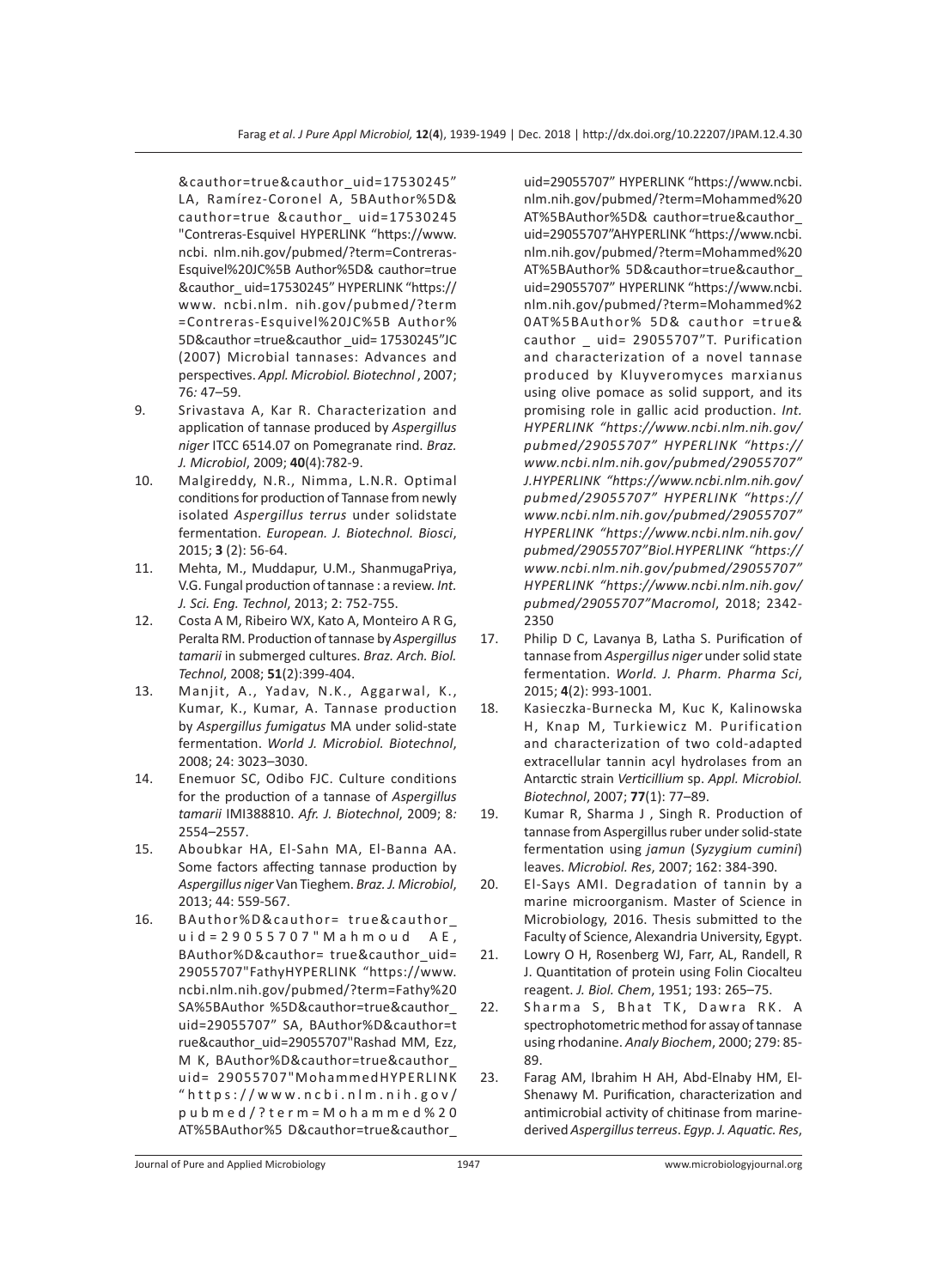2016; **42**(2):185-192.

- 24. Sabu A, Kiran GS, Pandey A. Purification and Characterization of Tannin Acyl Hydrolase from *Aspergillus niger* ATCC 16620. *Food. Technol. Biotechnol*, 2005; **43** (2):133–138.
- 25. Laemmli UK. Cleavage of structural protein during the assembly of heat of bacteriophage T4. 1970. Nature (London) 227, 680–685.
- 26. Sharma S, Saxena R . Evaluation of the versatility of the tannase produced from *Aspergillus niger* and *penecilium* variable with respect to gallic acid production, gallate ester synthesis, animal feed improvement, tannery effluent degradation and tannin stain removal. *Res. Biotechnol*, 2012; **3**(5): 09-20.
- 27. Belur PD, Mugeraya G, Nainegali B. Release of cell-associated tannase of *Serratia ficaria* DTC by sonication, surfactants and solvents. *Asian. J. Biotechnol*, 2011; **3**: 91-97.
- 28. Beena PS, Soorej MB, Elyas KK, Sarita GB, Chandrasekaran M. Acidophilic tannase from marine *Aspergillus awamori* BTMFW032. *J. Microbiol. Biotechnol*, 2010; **20**(10): 1403–1414.
- 29. Beena PS, Basheer SM, Bhat SG, Bahkali AH, Chandrasekaran M. Propyl gallate synthesis using acidophilic tannase and simultaneous production of tannase and gallic acid by marine *Aspergillus awamori* BTMFW032. *Appl .Biochem. Biotechnol*, 2011; 164: 612–628.
- 30. Zakipour-Molkabadi E, Hamidi-Esfahani Z, Sahari MA, Azizi MH. A new native source of tannase producer, *Penicillium* sp. EZ-ZH190: Characterization of the enzyme. *Iran. J. Biotechnol*, 2013; **11**(4): 244-50.
- 31. Battestin V, Macedo GA. Effects of temperature, pH and additives on the activity of tannase produced by *Paecilomyce svariotii*. *Electronic. J. Biotechnol*, 2007; **10**(2): 191-199.
- 32. Sivashanmugam K, Jayaraman G. Production and partial purification of extracellular tannase by *Klebsiella pneumonia* MTCC 7162 isolated from tannery effluent. *Afr. J. Biotechnol,* 2011; **10**(8): 1364-1374.
- 33. Gayen S, Ghosh U. Purification and characterization of tannin acyl hydrolase produced by mixed solid state fermentation of wheat bran and marigold flower by *Penicillium notatum* NCIM 923. *Bio. Med. Res. Int*, 2013; 1-6.
- 34. Roushdy MM, Desouky SE, Esmael ME, El-Louboudy SS, Elshikh HH. Optimization and characterization of tannin acyl hydrolase produced by *Aspergillus flavus var. columnar is*  using solid state fermentation technique. New York Sci J, 2014; **7**(3):88-98.

35. Mahendran B, Raman N, Kim D J. Purification

and characterization of tannase from *Paecilomyce svariotii*: hydrolysis of tannic acid using immobilized tannase. *Appl. Microbiol. Biotechnol*, 2006; 70: 444–450.

- 36. Paranthaman R, Vidyalakshmi R, Murugesh S, Singaravadivel K. Optimization of various culture media for tannase production in submerged fermentation by *Aspergillus flavus. Adv. Biol. Res*, 2009; **3** (1-2): 34-39.
- 37. Bagga J, Pramanik SK, Pandey V. Production and purification of tannase from *Aspergillus aculeatus* using plant derived raw tannin. *Int. J. Sci. Eng. Technol*, 2015; **4**(2): 50-55.
- 38. Anitha A, Arunkumar D. Extraction, partial purification and characterization of tannase enzyme from *Mucor* sp. *J. Nehru. Arts. Sci. Coll*, 2013; 1: 25-29.
- 39. Valera LS, Jorge JJ, Guimarães LHS. Characterization of a multi-tolerant tannin acyl hydrolase II from *Aspergillus carbonarius* produced under solid-state fermentation. *Electronic. J. Biotechnol*, 2015; 18: 464–470.
- 40. Renovato J, Gutiérrez-Sánchez G, Rodríguez-Durán LV, Bergman C, Rodríguez, R, Aguilar CN. Differential properties of *Aspergillus niger* tannase produced under solid-state and submerged fermentations. *Appl. Biochem. Biotechnol*, 2011;165: 382-395.
- 41. Batra A, Saxena R K. Potential tannase producers from the genera *Aspergillus* and *Penicillium*. *Process Biochem,* 2005; 40:1553-1557.
- 42. Mahapatra K, Nanda RK, Bag SS, Banerjee R , Pandey A, Szakacs G. Purification, characterization and some studies on secondary structure of tannase from from *Aspergillus awamori nakazawa*. *Process Biochem*, 2005; **40**(10): 3251–3254.
- 43. Costa A M, Kadowaki MK, Minozzo MC, Cristina Souza, GM, Boer, CG, Bracht A, Peralta R M. Production, purification and characterization of tannase from *Aspergillus tamarii. Afri. J. Biotechnol*, 2012; **11**(2): 391-398.

44. Andrea MC, Marina KK, Monique CM, Cristina GM, Cinthia GB, Adelar B, Rosane M P. Production, purification and characterization of tannase from *Aspergillus tamari*. *Afr. J. Biotechnol*, 2012; **11**(2): 391-398.

- 45. Gonçalves HB, Riul AJ, Quiapim AC, Jorge JA, Guimarães L H S. Characterization of a thermostable extracellular tannase produced under submerged fermentation by *Aspergillus ochraceus*. *Electronic. J. Biotechnol*, 2012; **15**(5): 1-12.
- 46. Mukherjee G, Banerjee R. Effects of temperature, pH and additives on the activity of tannase
- Journal of Pure and Applied Microbiology